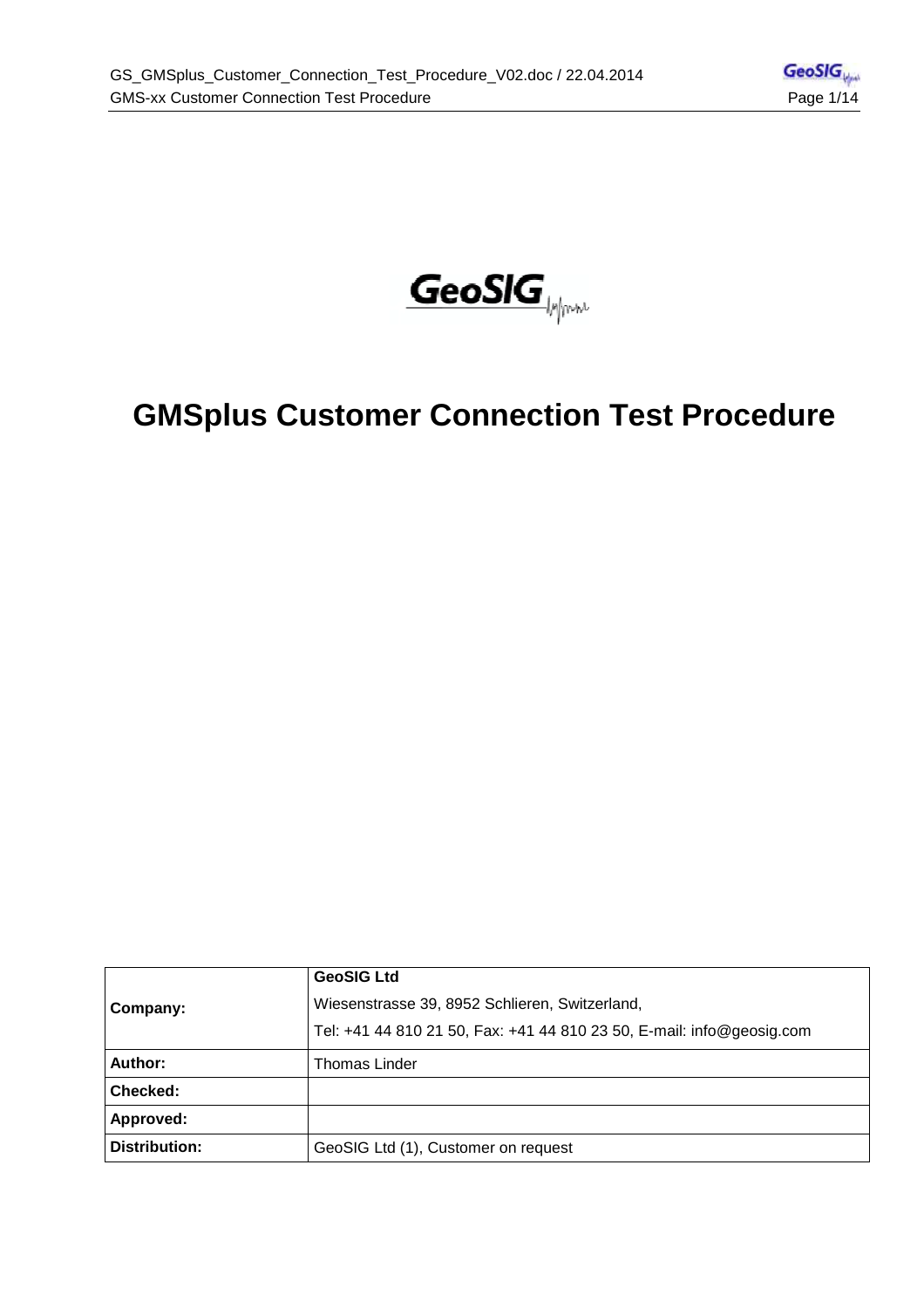

| <b>Date</b> | <b>Version</b> | Author     | <b>Checked</b> | <b>Description</b>   |
|-------------|----------------|------------|----------------|----------------------|
| 13.11.2013  |                | <b>THL</b> |                | <b>First Release</b> |
|             |                |            |                |                      |

## **Table of content**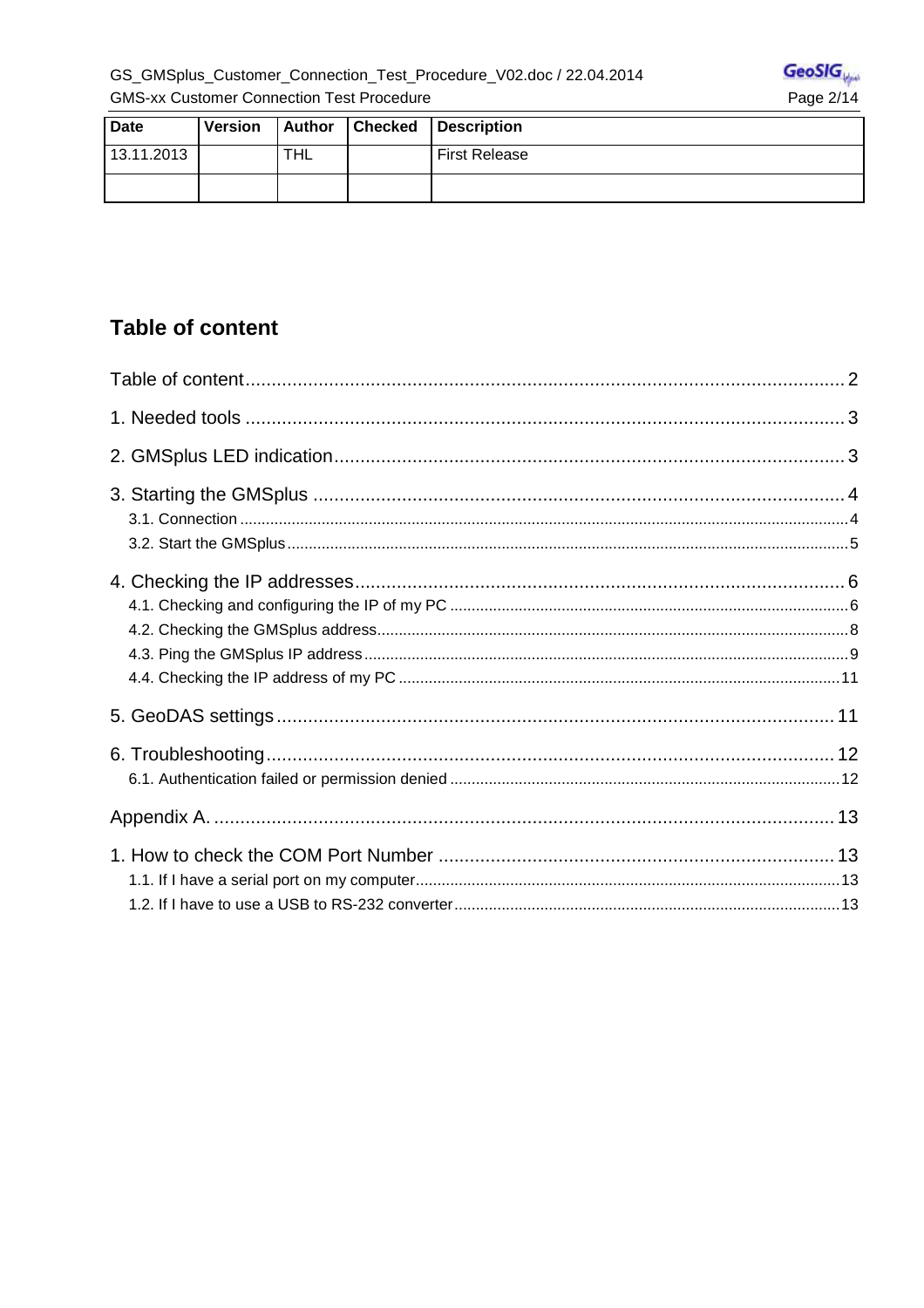#### **1. Needed tools**

- Notebook/ PC
- Cardreader for CF cards (in some PC's /Notebook already integrated)
- RS-232 cable (If your PC has no serial port, use a USB to RS-232 converter -> check Appendix A)
- GeoDAS software >version 2.20
- Terminal software e.g. Windows Hyper Terminal, Ucon etc.
- Hexagon key No. 5 (unscrew cover)

## **2. GMSplus LED indication**

| The LED's on the top indicates the<br>status of the instrument                                                                 |               | 놫                           | ERROR<br>薹                                                                                                      |
|--------------------------------------------------------------------------------------------------------------------------------|---------------|-----------------------------|-----------------------------------------------------------------------------------------------------------------|
|                                                                                                                                | <b>Color</b>  | Fig 1.<br><b>Indication</b> | LED's on the top                                                                                                |
| In normal operation they are as<br>following:                                                                                  |               |                             | <b>States</b>                                                                                                   |
|                                                                                                                                | <b>GREEN</b>  | <b>AC</b><br>indicator      | When ON, The GMS is powered by<br>AC.                                                                           |
| For further explanation check also<br>the <b>GMSplus</b> manual chapter 3.3<br>downloadable from our website<br>www.geosig.com | <b>GREEN</b>  | <b>RUN</b><br>indicator     | Blinking 20% ON, 80% OFF at 1 sec<br>period: Normal operation of the<br>instrument, data acquisition is running |
|                                                                                                                                | <b>YELLOW</b> | <b>EVENT</b><br>indicator   | OFF: Unit is not recording and no<br>events are on the CF card                                                  |
|                                                                                                                                |               |                             | <b>Blinking:</b> Indicates the amount of<br>memory used on the CF card (<25%,<br>$>25\%, >50\%, >75\%)$         |
|                                                                                                                                |               |                             | ON: The unit is recording at the<br>moment                                                                      |
|                                                                                                                                | <b>BLUE</b>   | <b>LINK</b><br>indicator    | OFF: Link with the data server is<br>established,<br>communication<br>no<br>ongoing                             |
|                                                                                                                                |               |                             | Blinking at 1 sec period: Problem<br>with the link to the data server                                           |
|                                                                                                                                |               |                             | ON: Link with the data server is<br>established, communication or data<br>transfer ongoing                      |
|                                                                                                                                | <b>RED</b>    | ERROR /                     | <b>OFF:</b> No problem or warning                                                                               |
|                                                                                                                                |               | <b>STATE</b><br>indicator   | Blinking at 2 sec period: Warning is<br>present                                                                 |
|                                                                                                                                |               |                             | Blinking 1 sec period: Error is<br>present                                                                      |
|                                                                                                                                |               |                             | ON: Data acquisition is not running,<br>e.g. during start up                                                    |
|                                                                                                                                |               | Fig $2.$                    | <b>LED</b> indication table                                                                                     |
|                                                                                                                                |               |                             |                                                                                                                 |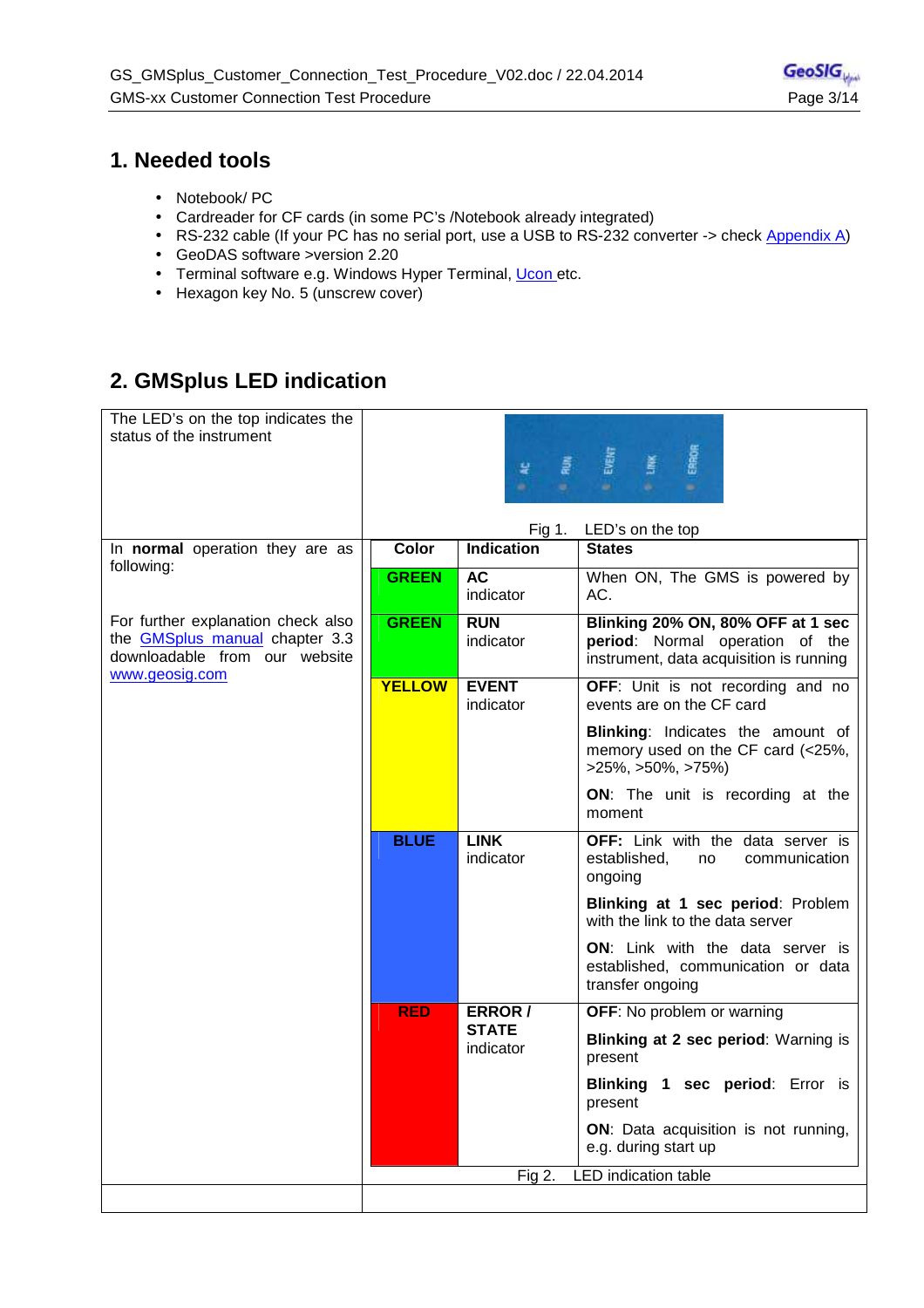## **3. Starting the GMSplus**

| 3.1. Connection               |                                                                                                                                                                                                                                                                                                                                                                                                                                                                                                                                                                                                                                                                 |
|-------------------------------|-----------------------------------------------------------------------------------------------------------------------------------------------------------------------------------------------------------------------------------------------------------------------------------------------------------------------------------------------------------------------------------------------------------------------------------------------------------------------------------------------------------------------------------------------------------------------------------------------------------------------------------------------------------------|
|                               |                                                                                                                                                                                                                                                                                                                                                                                                                                                                                                                                                                                                                                                                 |
| Connect a PC with the GMSplus | Connect a RS-232 cable with the connector on the top of the GMSplus<br>Connect the supplied LAN cable to the GMSplus and the others side to<br>the network where the GeoDAS server is connected.<br><b>NING! SKYAR RECORDED</b><br>ATTN.<br><b>POWER</b>                                                                                                                                                                                                                                                                                                                                                                                                        |
|                               | Fig 3.<br>Serial port on the top                                                                                                                                                                                                                                                                                                                                                                                                                                                                                                                                                                                                                                |
| Open a Terminal software      | E.g. Hyper Terminal of windows, Ucon or others                                                                                                                                                                                                                                                                                                                                                                                                                                                                                                                                                                                                                  |
|                               | Make sure to choose the right COM port                                                                                                                                                                                                                                                                                                                                                                                                                                                                                                                                                                                                                          |
|                               | If you are not sure about the right COM port, check Appendix A                                                                                                                                                                                                                                                                                                                                                                                                                                                                                                                                                                                                  |
|                               | Settings should be as following:                                                                                                                                                                                                                                                                                                                                                                                                                                                                                                                                                                                                                                |
|                               | ×                                                                                                                                                                                                                                                                                                                                                                                                                                                                                                                                                                                                                                                               |
|                               | Ξ<br>uCon Configuration<br>Serial Back End:<br>Serial Backend Enabled<br>Com Port:<br>COM1<br>PortScan<br>Baud Rate:<br>Parity:<br>Stop:<br>Data:<br>115.2K<br>▼<br>$8 \times$ None $\frac{1}{2}$ 1 $\frac{1}{2}$<br>Flow: $\Box$ DTR/DSR<br><b>☑</b> DTRSET<br>RTS/CTS<br>XON/XOFF<br>$\Box$ RTSSET<br>-Telnet <u>B</u> ack End:<br>Telnet Port: 23<br><b>C</b> Telnet Backend Enabled<br>Sysname:<br>PuTTY Link Back End:<br>C PuTTY Link Backend Enabled<br>Plink args:<br>Pre-Established Configurations:<br>C: C:\Program Files (x86)\ucon\config\*.ct<br>Cfg file: com1_115200<br>Browse<br>Cancel<br>0k<br>COM Port settings (example of Ucon)<br>Fig 4. |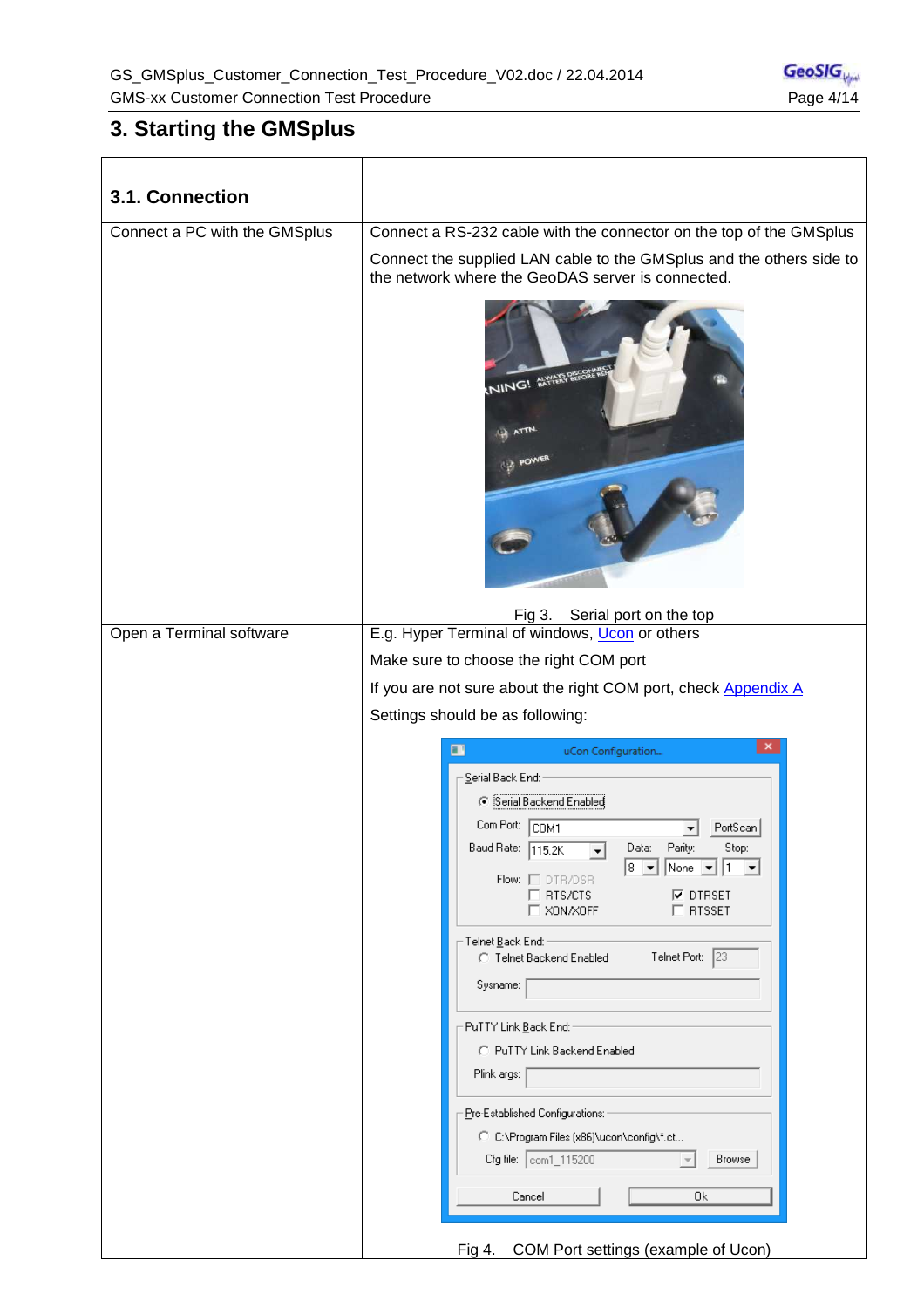|                        | Press the power button on the top |
|------------------------|-----------------------------------|
| 3.2. Start the GMSplus |                                   |
|                        |                                   |

The following menu will appear (see chapter 11 in the GMSplus UserManual for details):

| Press Ctrl+Z to enter the test mode<br>Instrument serial number: 100582<br>Instrument MAC address: $00:50:2:77:42:93$ |                                |                      |                                                                                                                                  |
|-----------------------------------------------------------------------------------------------------------------------|--------------------------------|----------------------|----------------------------------------------------------------------------------------------------------------------------------|
| Level                                                                                                                 |                                |                      | Shortcut Password Description                                                                                                    |
| User<br>Powerful User<br>Administrator<br>Your level [U/W/A] or press B to boot now:                                  | Ctrl+U<br>$Ctr1+W$<br>$C+r1+A$ | None<br>None<br>None | Basic operations only<br>Also hardware options and pre-selected tests<br>Also manual tests and altering the FLASH memory content |

• By default, no any passwords are set, so press '**U**' to enter the User Mode, and then '**N**' to enter the menu Network settings.

```
==== Network Settings ==== 
---- Primary network interface ---- 
Configure network interface (Y/N)? Y
Static IP address (1=YES, 0=AUTO)? (0 = 0x0):
```
- Select 'Y' to change the settings and then select if the instrument should have a static or a dynamic IP by pressing '**1**' (Static) or '**0**' (dynamic). In case a dynamic IP is chosen, a DHCP server must be available in the network to provide the IP settings.
- In case a static IP is selected, an additional message will appear asking for the Instrument IP address. Instrument network mask and Instrument gateway IP. In case you don't know these parameters please ask your network administrator.
- In case the instrument has a Wi-Fi module, a second interface menu appears and also here static or dynamic IP can be chosen and the available Wi-Fi networks can be scanned. Please see chapter 8.4 in the GMSplus UserManual for details.

```
---- Wireless network interface ---- 
Configure network interface (Y/N)? Y
Static IP address (1=YES, 0=AUTO)?
```
• In case the instrument is connected to the internet via a PPP connection (cellular or analog modem), then the APN and password must be configured. See chapter 10.8.3 in the MSplus UserManual for details

```
---- PPP Communication ---- 
Edit Analog Modem settings (Y/N)? Y 
Phone number of the service provier [T313001]:
Login [demo]: 
Password [demo]: 
Updating configuration... 
PPP settings have been updated 
Edit Cell Modem settings (Y/N)? N
```
• The instrument allows access to the operating system from remote over SSH. This feature is not needed for the normal operation of the instrument and can be disabled in case of security concerns. By default it should be kept enabled, to disable press '**1**'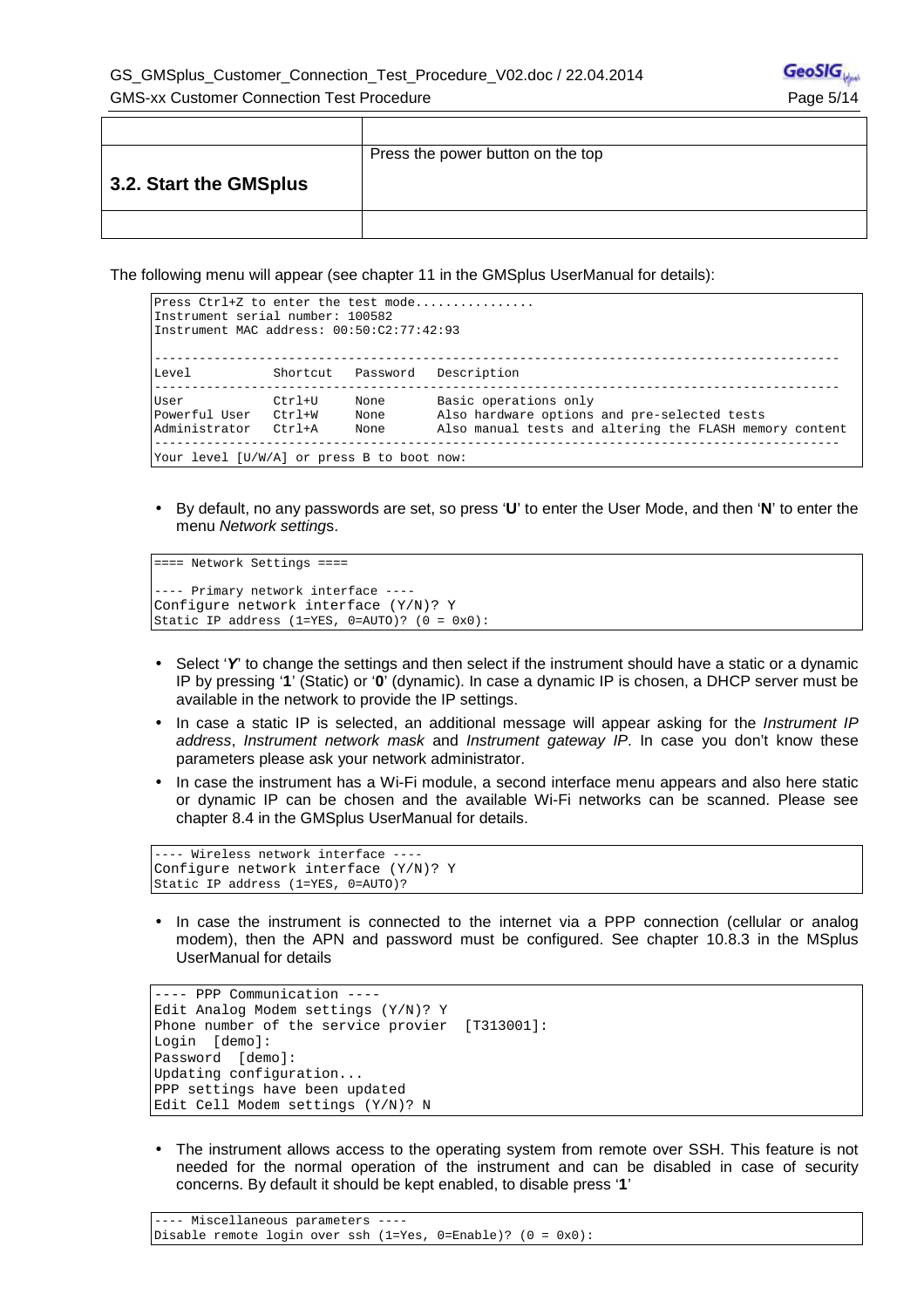• It's highly recommended to put a recovery server IP address and recovery server port. The instrument will contact this server every Recovery server contact interval in case the connection to the main data server (configured in the configuration of the instrument) is not possible anymore. This can happen for example in case accidentally a configuration file with wrong server settings will be uploaded to an instrument.

```
Recovery server IP address (192.168.10.107): 
Recovery server port (3456 = 0xD80):
Recovery server contact interval, hours (24 = 0x18):
```
• As soon the following menu appears, press '**5**' to start the instrument.

```
Bootloader Menu of the GMS-XX s/n 100582 
Access level: User 
  --- Flash Images and Boot Options --- 
L - List flash images 
Q - Reset instrument configuration to the user default 
V - Reset instrument configuration to the factory default 
5 - Boot now 
X - Reboot the instrument 
Y - Power off 
 --- Hardware Setup and Monitor --- 
N - Network settings 
 --- Security --- 
O - Set password
```
-->

Wait until the GMSplus has started completely (RUN LED is blinking > see chapter 2)

## **4. Checking the IP addresses**

If you connect the GMSplus directly to the PC, many modern PC's can handle crossed wired cables, otherwise use a crossed cable or an unmanaged, simple switcher.

#### **4.1. Checking and configuring the IP of my PC**

To be able to ping the GMSplus, you have to be in the same network IP range.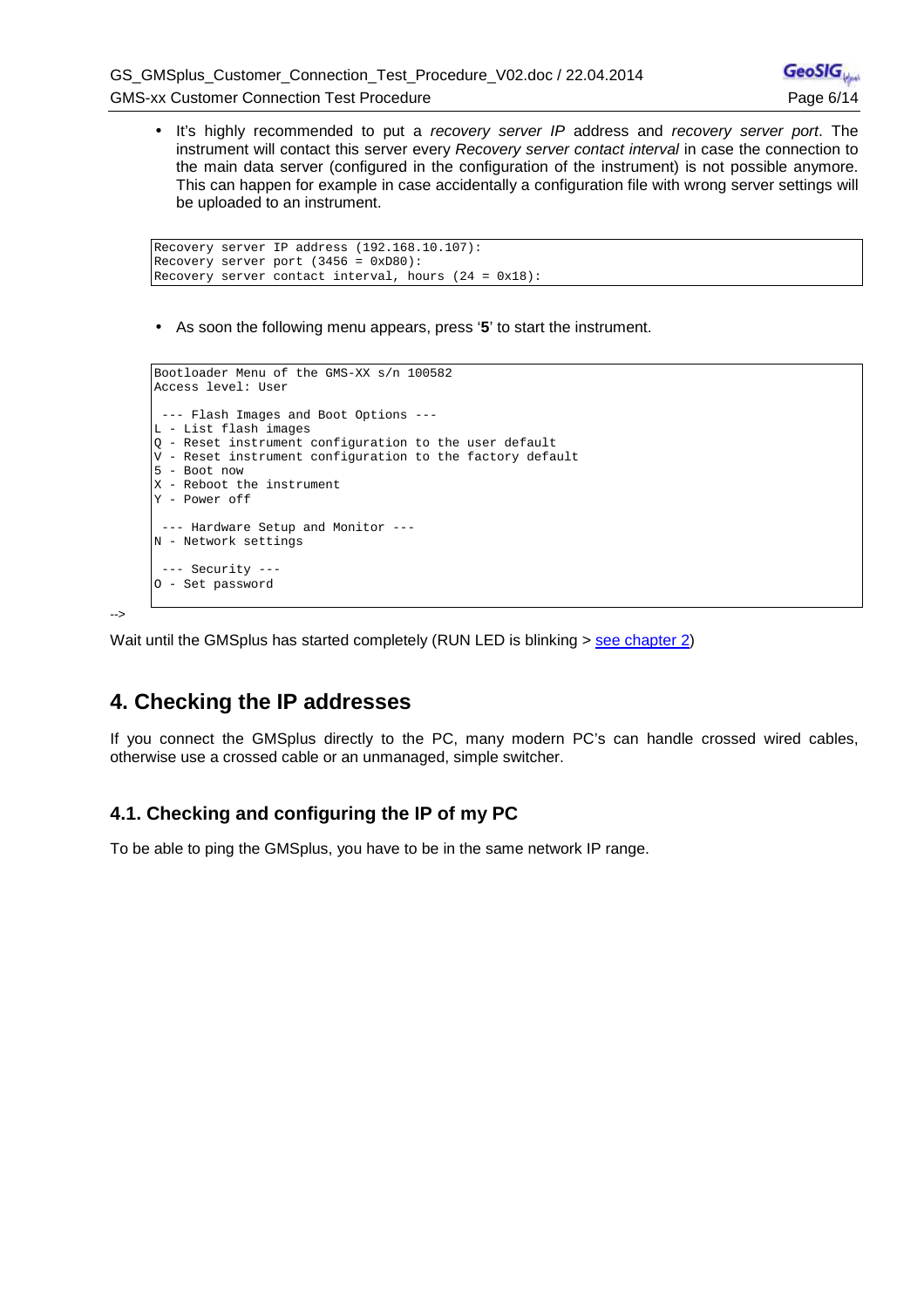GS\_GMSplus\_Customer\_Connection\_Test\_Procedure\_V02.doc / 22.04.2014 GMS-xx Customer Connection Test Procedure **Page 7/14** 

**GeoSIG** 

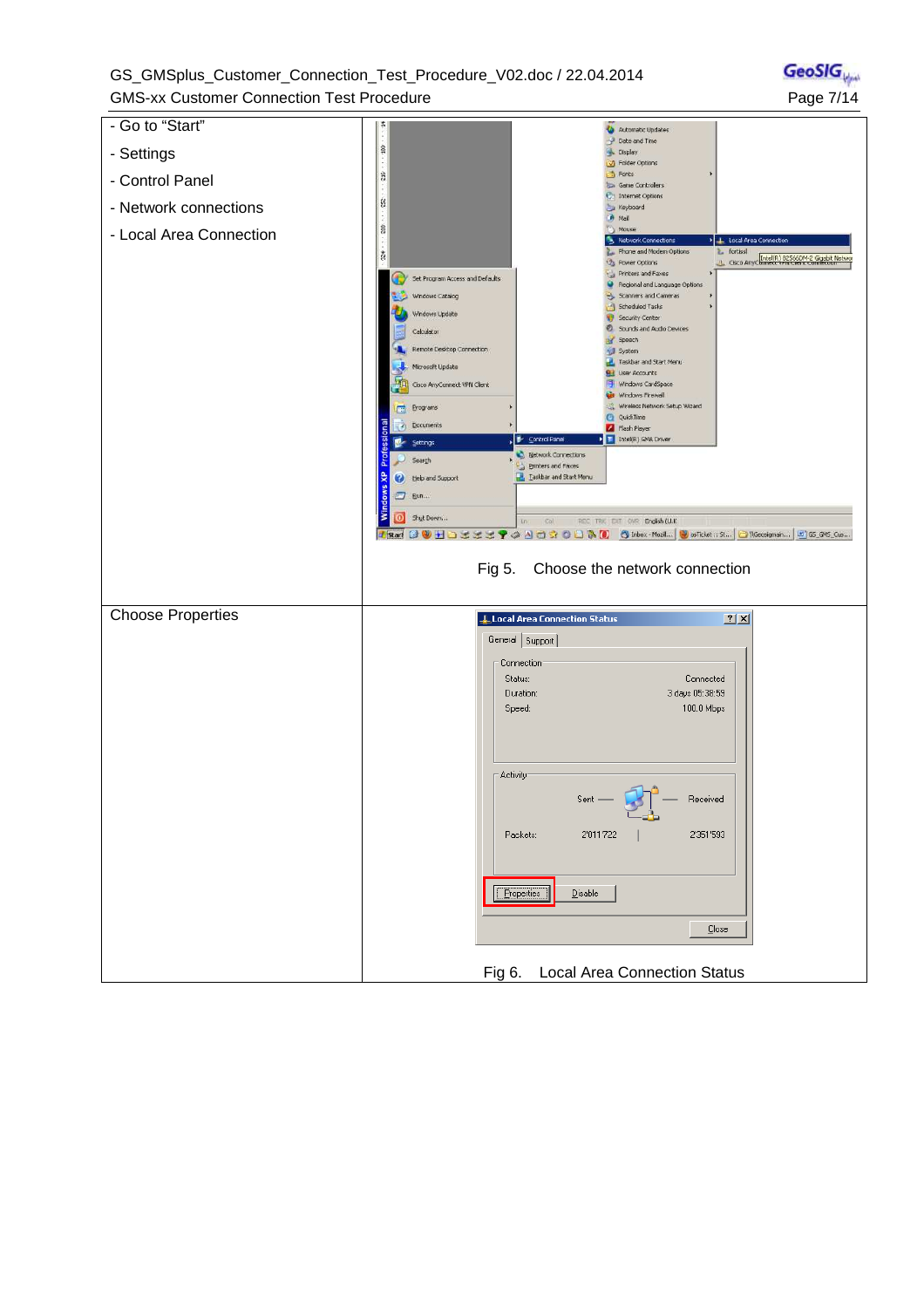#### GS\_GMSplus\_Customer\_Connection\_Test\_Procedure\_V02.doc / 22.04.2014 GMS-xx Customer Connection Test Procedure **Page 1996** Page 8/14

| Choose the Properties of "Internet<br>protocol (TCP/IP)<br>Set the correct IP addresses:<br>Press "Okay" to leave the window | L. Local Area Connection Properties<br> ? X <br>General   Advanced  <br>Connect using:<br>■ Intel(R) 82566DM-2 Gigabit Network<br>Configure<br>This connection uses the following items:<br>□ □ Client for Microsoft Networks<br>☑ ■ File and Printer Sharing for Microsoft Networks<br><b>☑ □ 0oS Packet Scheduler</b><br>The Trail internet Protocol (TCP/IP)<br>Install<br>Uninstall<br>Properties<br>Description:<br>Transmission Control Protocol/Internet Protocol. The default<br>wide area network protocol that provides communication<br>across diverse interconnected networks.<br>$\triangledown$ Show icon in notification area when connected<br>$\boxed{\checkmark}$ Notify me when this connection has limited or no connectivity<br>0K<br>Cancel<br>Fig 7.<br>Local Area Connection properties<br><b>Internet Protocol (TCP/IP) Properties</b><br>$2 \times$<br>General<br>You can get IP settings assigned automatically if your network supports<br>this capability. Otherwise, you need to ask your network administrator for<br>the appropriate IP settings.<br>C Obtain an IP address automatically<br>. Use the following IP address:<br>144 . 209 . 196 . 100<br>IP address:<br>255 . 255 . 255 . 248<br>Subnet mask: |
|------------------------------------------------------------------------------------------------------------------------------|-----------------------------------------------------------------------------------------------------------------------------------------------------------------------------------------------------------------------------------------------------------------------------------------------------------------------------------------------------------------------------------------------------------------------------------------------------------------------------------------------------------------------------------------------------------------------------------------------------------------------------------------------------------------------------------------------------------------------------------------------------------------------------------------------------------------------------------------------------------------------------------------------------------------------------------------------------------------------------------------------------------------------------------------------------------------------------------------------------------------------------------------------------------------------------------------------------------------------------------------------|
|                                                                                                                              | 144 . 209 . 196 . 101<br>Default gateway:<br>O Obtain DNS server address automatically                                                                                                                                                                                                                                                                                                                                                                                                                                                                                                                                                                                                                                                                                                                                                                                                                                                                                                                                                                                                                                                                                                                                                        |
|                                                                                                                              |                                                                                                                                                                                                                                                                                                                                                                                                                                                                                                                                                                                                                                                                                                                                                                                                                                                                                                                                                                                                                                                                                                                                                                                                                                               |
|                                                                                                                              | - © Use the following DNS server addresses:<br>Preferred DNS server:<br>Alternate DNS server:<br>Advanced<br>0K<br>Cancel<br><b>Internet Protocol Properties</b><br>Fig 8.                                                                                                                                                                                                                                                                                                                                                                                                                                                                                                                                                                                                                                                                                                                                                                                                                                                                                                                                                                                                                                                                    |

#### **4.2. Checking the GMSplus address**

In case of using dynamic IP addresses (DHCP), you might want to know the IP address of your GMSplus.

Connect the serial port (CONSOLE) on the GMSplus top Press "Enter" with your PC.

Open a terminal software (e.g. Ucon).

Press "Enter"

The Main Menu appears:

```
GMSplus SN xxxxxx version 21.06.09 
Main Menu: 
C - Configuration 
M - Messages ->
S – Shell Command 
L – List firmware images 
X - Display errors (0) and warnings (0)
W – Clear errors and warnings 
F – View/reset RTC trim values
```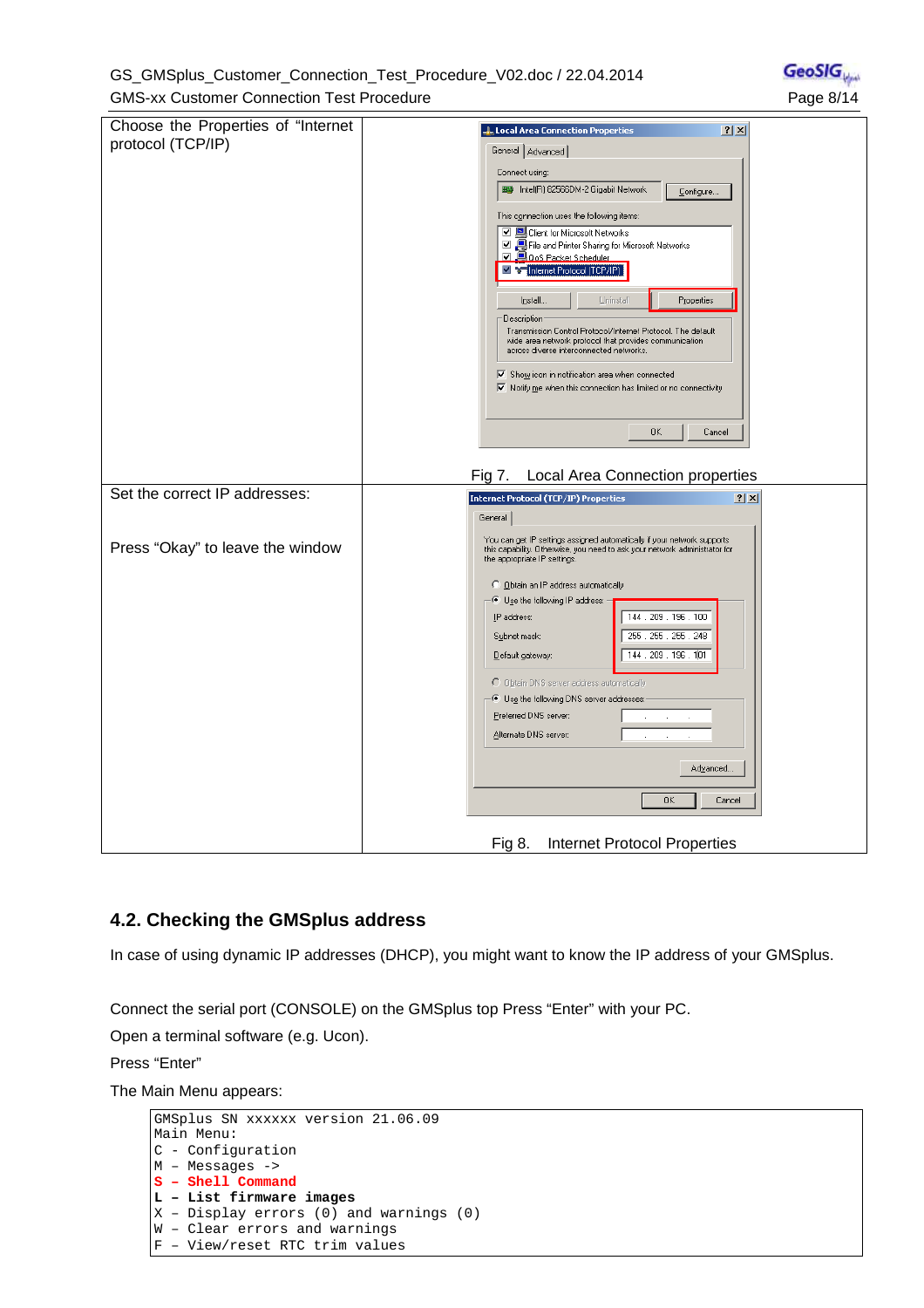T – File statistics G – View RTC status P – View GPS information H – Set RTC time U – User request R – Restart Q - Quit

Press "S"

Linux Command :

Type ifconfig and press "Enter"

| eth0           | Link encap:Ethernet HWaddr 00:50:C2:77:41:AD<br>$\texttt{inet addr:192.168.10.113}$ Bcast:192.168.10.255 Mask:255.255.255.0<br>UP BROADCAST NOTRAILERS RUNNING MTU:1500 Metric:1<br>RX packets:1149 errors:0 dropped:0 overruns:0 frame:0<br>TX packets:26 errors:0 dropped:0 overruns:0 carrier:0<br>collisions:0 txqueuelen:100<br>Interrupt:165 Base address:0x300 |
|----------------|-----------------------------------------------------------------------------------------------------------------------------------------------------------------------------------------------------------------------------------------------------------------------------------------------------------------------------------------------------------------------|
| 1 <sub>o</sub> | Link encap:Local Loopback<br>inet addr:127.0.0.1 Mask:255.0.0.0<br>UP LOOPBACK RUNNING MTU:16436 Metric:1<br>RX packets:0 errors:0 dropped:0 overruns:0 frame:0<br>TX packets:0 errors:0 dropped:0 overruns:0 carrier:0<br>collisions:0 txqueuelen:0                                                                                                                  |

#### **4.3. Ping the GMSplus IP address**

| Open the command prompt: | Go to "Start"                                  |  |
|--------------------------|------------------------------------------------|--|
|                          | Programs<br>E                                  |  |
|                          | Documents<br>٠<br>×                            |  |
|                          | Professional<br>Settings<br>۲                  |  |
|                          | Search                                         |  |
|                          | $\mathbf{R}$<br>Help and Support<br>7          |  |
|                          | <b>Nindows</b><br>i m<br>Run                   |  |
|                          | Shut Down                                      |  |
|                          | $H$ <b>DEEE?4</b><br>d Start<br>Э<br>$\bullet$ |  |
|                          | Fig 9.<br>Start menu                           |  |
|                          | Click "Run"                                    |  |
|                          | A new window appears                           |  |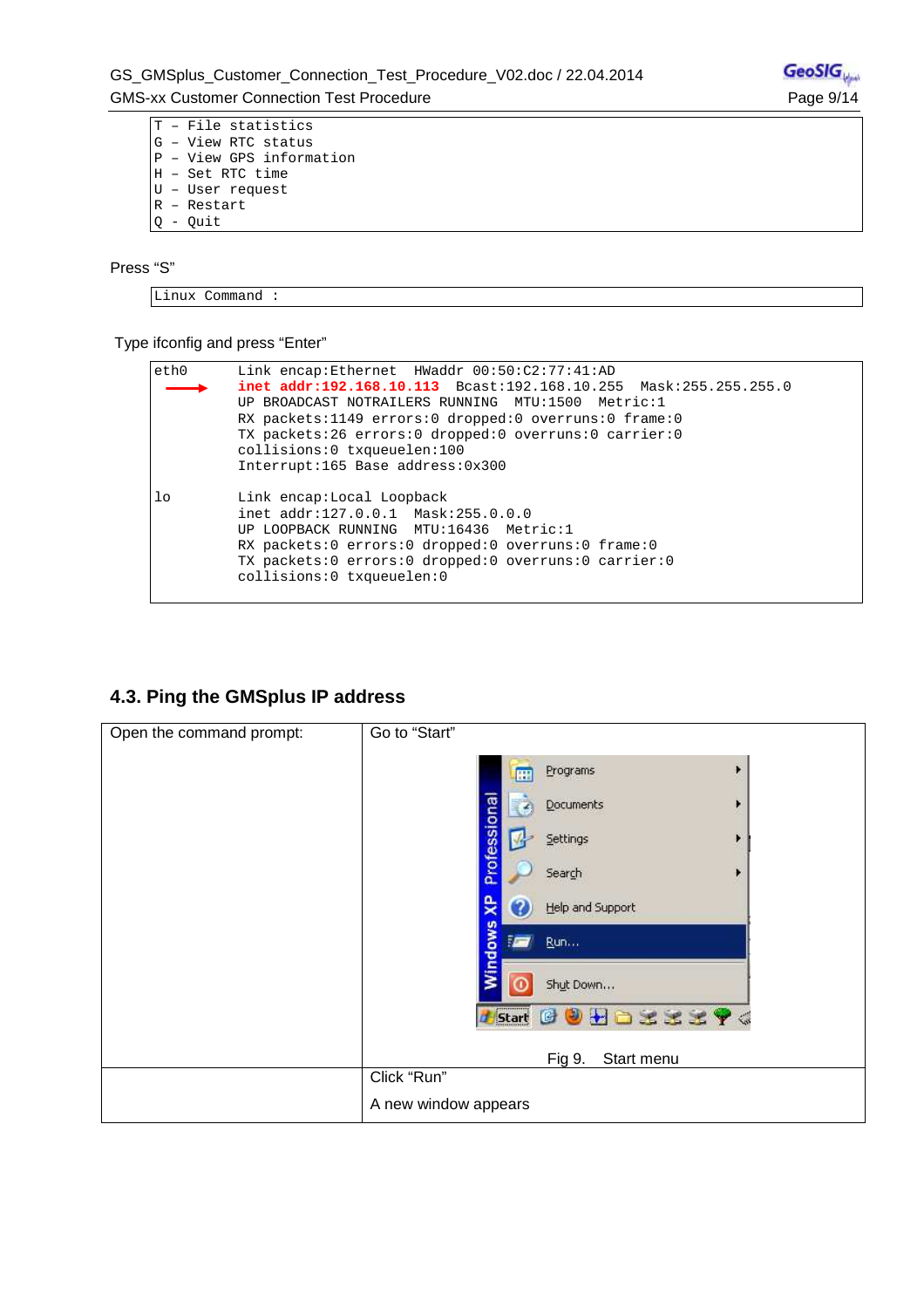GS\_GMSplus\_Customer\_Connection\_Test\_Procedure\_V02.doc / 22.04.2014 GMS-xx Customer Connection Test Procedure **Page 10/14** Page 10/14

|                                                                          | $\Box$ ol $\times$<br>ox C:\WINDOWS\system32\cmd.exe                                                                                                                                                                     |  |
|--------------------------------------------------------------------------|--------------------------------------------------------------------------------------------------------------------------------------------------------------------------------------------------------------------------|--|
|                                                                          | Microsoft Windows XP [Version 5.1.2600]<br>(C) Copyright 1985-2001 Microsoft Corp.<br>C:\Documents and Settings\tlinder>_                                                                                                |  |
|                                                                          |                                                                                                                                                                                                                          |  |
|                                                                          |                                                                                                                                                                                                                          |  |
|                                                                          |                                                                                                                                                                                                                          |  |
|                                                                          | Fig 10. Command prompt window                                                                                                                                                                                            |  |
| IP<br>address<br>Ping<br>the<br>οf<br>the<br><b>GMSplus</b>              | Type "ping and the address from chapter 4.2."                                                                                                                                                                            |  |
|                                                                          | $\Box$ olx<br><b>ON C:\WINDOWS\system32\cmd.exe</b>                                                                                                                                                                      |  |
|                                                                          | Microsoft Windows XP [Version 5.1.2600]<br>(C) Copyright 1985-2001 Microsoft Corp.                                                                                                                                       |  |
|                                                                          | C:\Documents and Settings\tlinder>ping 192.168.10.113                                                                                                                                                                    |  |
|                                                                          |                                                                                                                                                                                                                          |  |
|                                                                          |                                                                                                                                                                                                                          |  |
|                                                                          |                                                                                                                                                                                                                          |  |
|                                                                          |                                                                                                                                                                                                                          |  |
|                                                                          |                                                                                                                                                                                                                          |  |
|                                                                          |                                                                                                                                                                                                                          |  |
| If the GMSplus can be reached the                                        | Fig 11. Command prompt window                                                                                                                                                                                            |  |
| following messages appears                                               | $\Box$ D $\Box$<br><b>EX C:\WINDOWS\system32\cmd.exe</b><br>Microsoft Windows XP [Version 5.1.2600]<br>(C) Copyright 1985-2001 Microsoft Corp.                                                                           |  |
|                                                                          | C:\Documents and Settings\tlinder>ping 192.168.10.113                                                                                                                                                                    |  |
|                                                                          | Pinging 192.168.10.113 with 32 bytes of data:                                                                                                                                                                            |  |
|                                                                          | Reply from 192.168.10.113: bytes=32 time=2ms TTL=64<br>Reply from 192.168.10.113: bytes=32 time=1ms TTL=64<br>Reply from 192.168.10.113: bytes=32 time<1ms IIL=64<br>Reply from 192.168.10.113: bytes=32 time=1ms TTL=64 |  |
|                                                                          | Ping statistics for 192.168.10.113:<br>Packets: Sent = 4, Received = 4, Lost = 0 (0% loss),<br>Approximate round trip times in milli-seconds:<br>Minimum = Øms, Maximum = 2ms, Average = 1ms                             |  |
|                                                                          | C:\Documents and Settings\tlinder>_                                                                                                                                                                                      |  |
|                                                                          |                                                                                                                                                                                                                          |  |
|                                                                          | Fig 12. successful connection                                                                                                                                                                                            |  |
| If this message is shown, you have<br>to check your Ethernet cable or if | $\Box$ o $\times$<br>ox C:\WINDOWS\system32\cmd.exe<br>Microsoft Windows XP [Version 5.1.2600]                                                                                                                           |  |
| your PC is in the same subnet.                                           | (C) Copyright 1985-2001 Microsoft Corp.<br>C:\Documents and Settings\tlinder>ping 192.168.10.113                                                                                                                         |  |
|                                                                          | Pinging 192.168.10.113 with 32 bytes of data:                                                                                                                                                                            |  |
|                                                                          | <b>Request timed out.</b><br>Request timed out.<br><b>Request timed out.</b>                                                                                                                                             |  |
|                                                                          | Request timed out.                                                                                                                                                                                                       |  |
|                                                                          | Ping statistics for 192.168.10.113:<br>Packets: Sent = 4, Received = 0, Lost = 4 $(100x \text{ loss})$ ,                                                                                                                 |  |
|                                                                          | C:\Documents and Settings\tlinder>                                                                                                                                                                                       |  |
|                                                                          |                                                                                                                                                                                                                          |  |
|                                                                          | Fig 13. no connection to the GMS                                                                                                                                                                                         |  |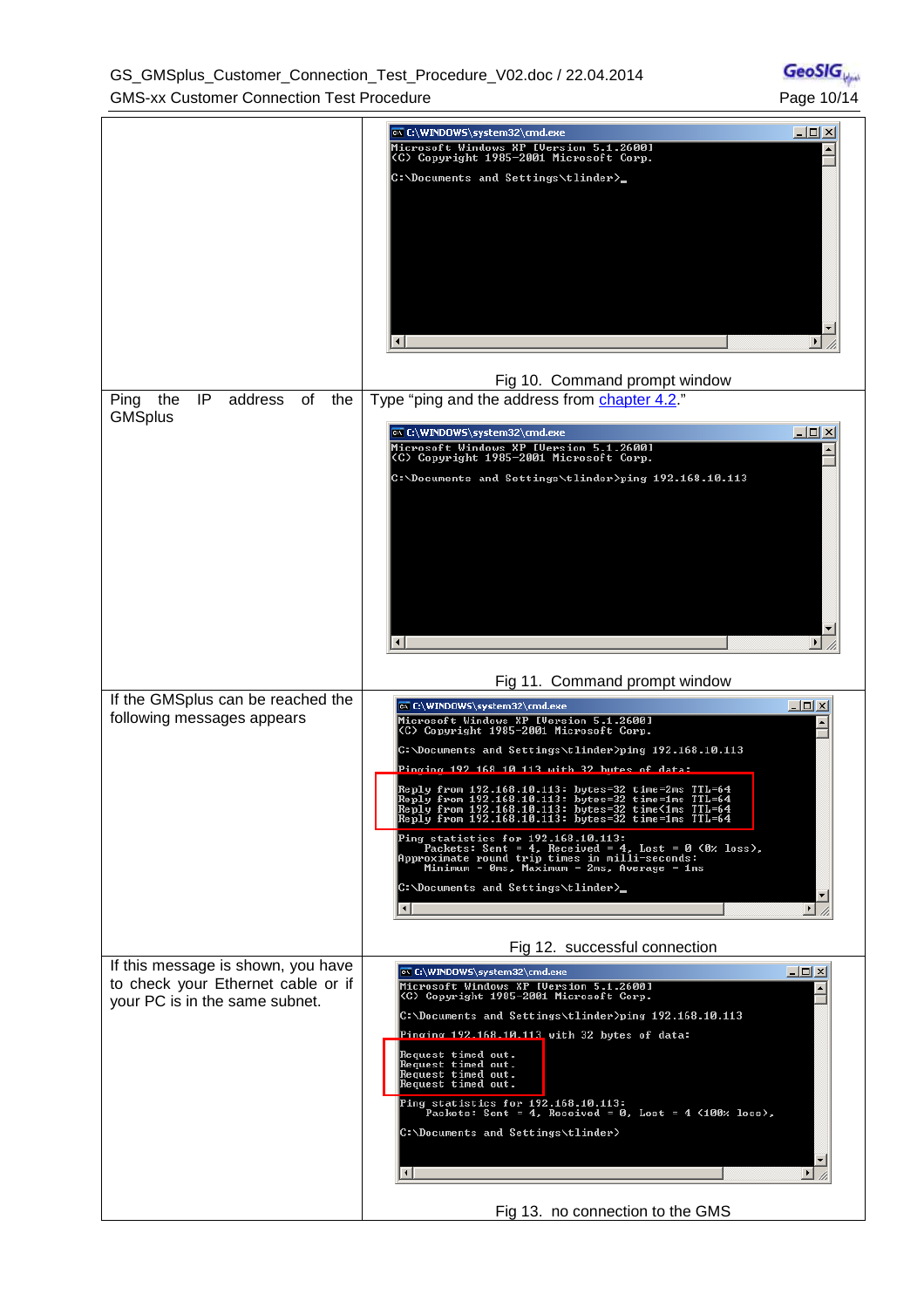#### **4.4. Checking the IP address of my PC**

| Open the command prompt                                          | Type in "ipconfig" and press "Enter"                                                                                                          |
|------------------------------------------------------------------|-----------------------------------------------------------------------------------------------------------------------------------------------|
|                                                                  | $ \Box$ $\times$<br>EX C:\WINDOWS\system32\cmd.exe                                                                                            |
|                                                                  | Microsoft Windows XP [Version 5.1.2600]<br>(C) Copyright 1985-2001 Microsoft Corp.                                                            |
|                                                                  | C:\Documents and Settings\tlinder>ipconfig_                                                                                                   |
|                                                                  |                                                                                                                                               |
|                                                                  | Fig 14. Command prompt window                                                                                                                 |
| The own IP address is listed                                     | EX C:\WINDOWS\system32\cmd.exe<br>$ \Box$ $\times$                                                                                            |
| Check if the IP address of the<br>GMS and the PC are in the same | Microsoft Windows XP [Version 5.1.2600]<br>(C) Copyright 1985-2001 Microsoft Corp.<br>C:\Documents and Settings\tlinder>ipconfig              |
| subnet.                                                          | Windows IP Configuration                                                                                                                      |
| The first three blocks (red) should                              |                                                                                                                                               |
| be the same, only the last two                                   | Ethernet adapter Local Area Connection:                                                                                                       |
| digits (green) MUST be different.                                | Connection-specific DNS Suffix<br>IP Address. $\ldots$<br>192.168.10.43<br>Subnet Mask<br>B.CC2.CC2.CC2 :<br>Default Gateway : 192.168.10.254 |
|                                                                  | C:\Documents and Settings\tlinder>                                                                                                            |
|                                                                  |                                                                                                                                               |
|                                                                  | Fig 15. Command prompt window                                                                                                                 |

## **5. GeoDAS settings**

| Open GeoDAS                                                    |                                                                                |                                                                                                             |                                                                                                                                                                                                    |                                                                                                          |                                                                                  | <b>Configuring Stations</b>                                              |                                                                                                                                                                                                                                                |                                    |
|----------------------------------------------------------------|--------------------------------------------------------------------------------|-------------------------------------------------------------------------------------------------------------|----------------------------------------------------------------------------------------------------------------------------------------------------------------------------------------------------|----------------------------------------------------------------------------------------------------------|----------------------------------------------------------------------------------|--------------------------------------------------------------------------|------------------------------------------------------------------------------------------------------------------------------------------------------------------------------------------------------------------------------------------------|------------------------------------|
|                                                                |                                                                                | Configured GSR Stations                                                                                     |                                                                                                                                                                                                    |                                                                                                          |                                                                                  |                                                                          | Adding New GSR Station.                                                                                                                                                                                                                        |                                    |
|                                                                | Station                                                                        | Instrument                                                                                                  | Channel Type                                                                                                                                                                                       | Operation Mode                                                                                           | Main Board S/N ^                                                                 |                                                                          | 1. Enter the unique station name (up to 5 characters)                                                                                                                                                                                          |                                    |
| "Settings"<br>"Configure<br>Open<br>$\rightarrow$<br>Stations" | 4634<br>4724<br>4725<br>4828<br>9006<br><b>JUNG</b><br>ST001<br>ST002<br>ST003 | $GSR - 16$<br>$GSR-16$<br>$GSR-16$<br>$GSR-18$<br>$OCR-16$<br>$GCR-12$<br>GBV_316<br>$GSR - 12$<br>$GSR-16$ | Direct Link (COM4)<br>Direct Link (COM4)<br>Direct Link (COM4)<br>Direct Link (COM1)<br>Direct Link (COM4)<br>Direct Link (COM4)<br>Direct Link (COM11<br>Direct Link (COM3)<br>Direct Link (COM3) | Recorder<br>Recorder<br>Recorder<br>Recorder<br>Recorder<br>Recorder<br>Recorder<br>Recorder<br>Recorder | 131352<br>134049<br>1340S0<br>139266<br>2315<br>72<br>119844<br>127403<br>137474 |                                                                          | 2. Choose the type of instrument from the list<br>3. Enter serial number of the main board (optional)<br>4. Type valid password to login to the instrument<br>5. Re-type the same password to confirm it<br>6. Configure communication channel | Unknown -<br>a<br>Santa<br>Channel |
|                                                                | ST004                                                                          | $GSR-1R$                                                                                                    | Direct Link (COM13)                                                                                                                                                                                | Recorder                                                                                                 | 255                                                                              |                                                                          |                                                                                                                                                                                                                                                |                                    |
|                                                                | <b>STOD5</b>                                                                   | $GSR - 18$                                                                                                  | Direct Link (COM13)                                                                                                                                                                                | Recorder                                                                                                 | 115076                                                                           |                                                                          | 7. Specify work options                                                                                                                                                                                                                        | Cotions                            |
|                                                                |                                                                                |                                                                                                             |                                                                                                                                                                                                    |                                                                                                          | - 5                                                                              |                                                                          | 8. Add new station to the list of existing ones                                                                                                                                                                                                | Add Now                            |
| New instruments, which are not                                 |                                                                                | GMS and CR-6plus Stations                                                                                   |                                                                                                                                                                                                    |                                                                                                          |                                                                                  |                                                                          |                                                                                                                                                                                                                                                |                                    |
| configured, appears in grey colour                             | Station                                                                        | Instrument                                                                                                  | Serial Number                                                                                                                                                                                      | Firmware                                                                                                 | Configured IP                                                                    | Public TP                                                                | Network Interface                                                                                                                                                                                                                              | Status A                           |
|                                                                | KR 295<br><b>KR453</b>                                                         | GMSplus<br>GMSplus                                                                                          | 101295<br>101453                                                                                                                                                                                   | 25,06.08<br>Linknown                                                                                     | 192, 168, 10, 191<br>0.0.0.0                                                     | Unknown<br>Linknown                                                      | Unknown<br>Linknown                                                                                                                                                                                                                            |                                    |
|                                                                | <b>PT615</b>                                                                   | GMS-XX                                                                                                      | 101615                                                                                                                                                                                             | Unknown                                                                                                  | 0.0.0.0.                                                                         | Unknown                                                                  | Unknown                                                                                                                                                                                                                                        |                                    |
| Right click to add them                                        | <b>TR155</b><br><b>CALCT</b>                                                   | <b>GMSpkus</b><br><b>CMS</b> HA                                                                             | 101155<br>101162                                                                                                                                                                                   | 21.03.01<br>21.03.01                                                                                     | 192.168.10.165<br>0.0.0.0                                                        | Unknown                                                                  | Unknown                                                                                                                                                                                                                                        |                                    |
|                                                                | <b>TR185</b><br><b>US327</b><br>3003<br>8004<br>8005                           | GMSplus<br>GMSplus<br>GMS-XX<br>GMS-XX<br>GMSplus                                                           | 101185<br>101327<br>100994<br>100975<br>100582                                                                                                                                                     | 21.03.01<br>21.06.10<br>20.06.09<br>Unknown<br>25.08.07                                                  | 0.0.0.0<br>192.168.30.78<br>192, 168, 30, 21<br>192.168.30.56<br>192.168.30.82   | Unknown<br>Unknown<br>192, 168, 30, 21<br>192.168.30.56<br>192.168.30.82 | Linknown<br>Linknown<br>Ethernet network Ethernet (192, 168, 30, 26)<br>Ethernet network Ethernet (192, 168, 30, 26)<br>Ethernet network Ethernet (192, 168, 30, 26)                                                                           |                                    |
|                                                                | Server                                                                         |                                                                                                             |                                                                                                                                                                                                    |                                                                                                          |                                                                                  |                                                                          | Fig 16. Configuring Stations window                                                                                                                                                                                                            | OK<br>Cancel                       |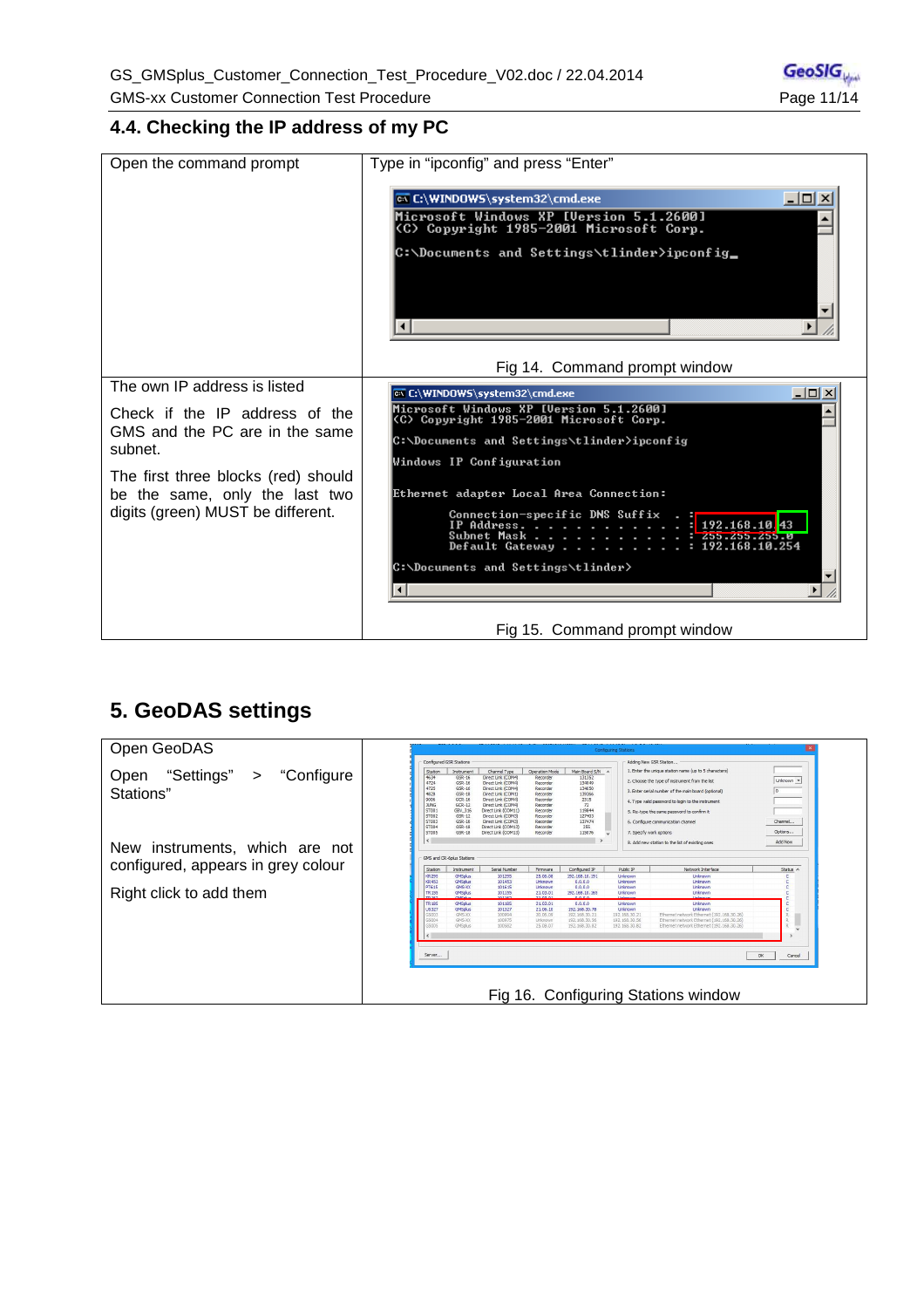#### GS\_GMSplus\_Customer\_Connection\_Test\_Procedure\_V02.doc / 22.04.2014 GMS-xx Customer Connection Test Procedure **Page 12/14** Page 12/14



Open "Station Server Parameters" by clicking the button "Server" on the left bottom

Make sure the port is the same as used in the GMSplus

If the PC/Laptop has also WiFi enabled, may set also the used IP address for the connection to the GMSplus, so GeoDAS knows on which path it has to lock for stations.

|                                                                                    | Miscellaneous Options                                                                                                                         |
|------------------------------------------------------------------------------------|-----------------------------------------------------------------------------------------------------------------------------------------------|
| 0.0.0.0<br>My server IP address                                                    | 150<br>Station inactivity period [minutes] considered as warning<br>70<br>or error                                                            |
| 3456<br>Server port                                                                | □ Do not delete received State-of-Health files right after processing                                                                         |
| 40<br>Timeout, seconds                                                             | E Life time of any files other than data arriving from stations, days<br>365                                                                  |
|                                                                                    |                                                                                                                                               |
| Event Declaration and Processing                                                   |                                                                                                                                               |
|                                                                                    | □ Declare seismic network events based on the amount of stations triggered and delivered their event files recorded within certain time frame |
| Minumum number of stations required to trigger in order to declare a seismic event | Network time frame, seconds                                                                                                                   |
| Data Conversion and Requests for Data                                              |                                                                                                                                               |
| □ Convert groups of data files of the declared seismic network events              | F Request data of declared seismic events from all stations                                                                                   |
| □ Convert any single data files with prefixes                                      | Pre-event time interval, sec<br>$\Omega$                                                                                                      |
| Output format of the converted data                                                | <b>SEISAN</b><br>Total length of requested data fragment, sec<br>0                                                                            |
| SEISAN database name                                                               | Send requests one by one. Query interval, sec<br>$\Box$                                                                                       |
| □ Convert event files after collecting requested data from                         | $\theta$<br>stations, or on timeout, sec<br>n.                                                                                                |
|                                                                                    |                                                                                                                                               |
| □ Delete original data files after successful conversion                           |                                                                                                                                               |
|                                                                                    |                                                                                                                                               |
| Convert Event                                                                      |                                                                                                                                               |
| More                                                                               | Notifications.<br>OK<br>Cancel                                                                                                                |

## **6. Troubleshooting**

|                                                       | In the GeoDAS Logger window is written " permission denied"                                                                                                                                                                                                                                                                                                                                                                                                                                                                                                                                                                                                                                                                                                              |  |
|-------------------------------------------------------|--------------------------------------------------------------------------------------------------------------------------------------------------------------------------------------------------------------------------------------------------------------------------------------------------------------------------------------------------------------------------------------------------------------------------------------------------------------------------------------------------------------------------------------------------------------------------------------------------------------------------------------------------------------------------------------------------------------------------------------------------------------------------|--|
| 6.1. Authentication<br>failed<br>or permission denied | 27.08.2012 11:33:00 Station <st001> has been added to the recorder list<br/>27.08.2012 11:33:00 Static data analysis is not performed.<br/>27.08.2012 11:33:02 ERR&gt; bind() error: Permission denied<br/>08.2012 11:33:02 DBG&gt; Connection closed<br/>27.08.2012 11:33:02 ERR&gt; Failed to initialise the server socket<br/>27.08.2012 11:33:04 ERR&gt; bind() error: Permission denied<br/>l8.2012 11:33:04 DBG&gt; Connection closed<br/>27.08.2012 11:33:04 ERR&gt; Failed to initialise the server socket<br/>27.08.2012 11:33:06 ERR&gt; bind() error: Permission denied<br/>8.2012 11:33:06 DBG&gt; Connection closed<br/>08.2012 11:33:06 ERR&gt; Failed to initialise the server socket<br/>08 2012 11:33:08 EBB&gt; bind0 error: Permission denied</st001> |  |
|                                                       | Fig 18. GeoDAS logger window<br>In GMSplus serial port console appears messages: Authentication<br>failed                                                                                                                                                                                                                                                                                                                                                                                                                                                                                                                                                                                                                                                                |  |
|                                                       | 1 09:35:32.638 ERR> Network error (a message will follow) @BUD9<br>2 09:35:32.637 ERR> Receiving data from unknown: Connection reset by peer 图明<br>3 09:35:32.643 ERR> Authentication failed 000<br>4 09:35:32.645 Error is cleared: Network error<br>5                                                                                                                                                                                                                                                                                                                                                                                                                                                                                                                  |  |
|                                                       | Fig 19. GMSplus serial port console terminal                                                                                                                                                                                                                                                                                                                                                                                                                                                                                                                                                                                                                                                                                                                             |  |
|                                                       | Check if the port is used /reserved for other applications.                                                                                                                                                                                                                                                                                                                                                                                                                                                                                                                                                                                                                                                                                                              |  |
|                                                       | You can check also on this webpage for reserved port numbers:<br>http://en.wikipedia.org/wiki/List of TCP and UDP port numbers                                                                                                                                                                                                                                                                                                                                                                                                                                                                                                                                                                                                                                           |  |
|                                                       | Check the firewall settings on the router, if the used port is open and<br>not blocked.                                                                                                                                                                                                                                                                                                                                                                                                                                                                                                                                                                                                                                                                                  |  |
|                                                       | May disable the firewall (especially on WIN7)                                                                                                                                                                                                                                                                                                                                                                                                                                                                                                                                                                                                                                                                                                                            |  |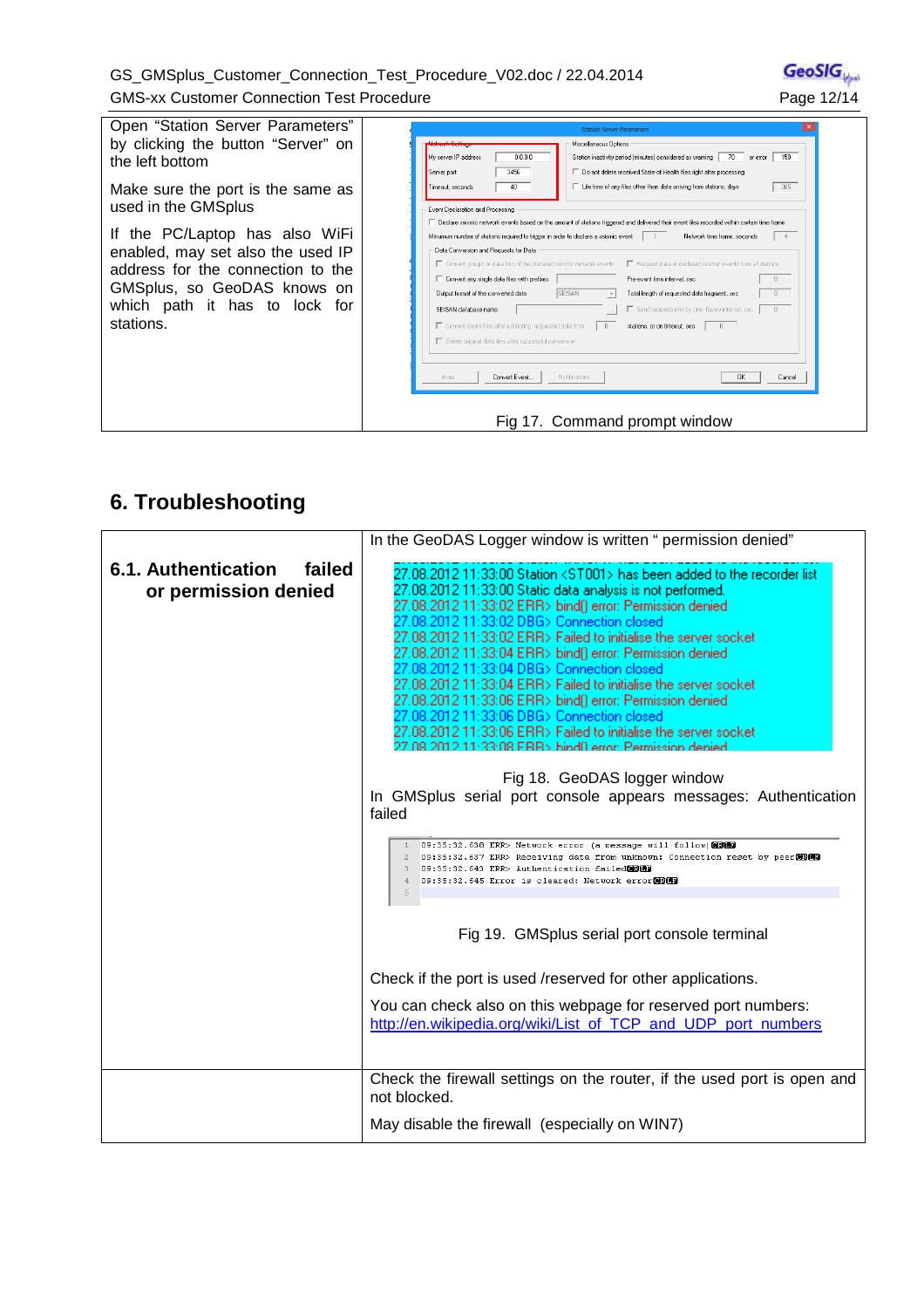## **Appendix A.**

## **1.1. If I have a serial port on my computer**  Usually it is COM port 1 Fig 20. Serial Port on a PC **1.2. If I have to use a USB to RS-232 converter** Example of a converter Fig 21. USB to RS-232 converter Right click on "My Computer" 霍 Choose "Properties" Open  $My$  Cor Browse with Paint Shop Pro 9 Explore Search... ñ Manage LocalD Scan with AVG Free Map Network Drive... Disconnect Network Drive... Create Shortcut CD<sub>1</sub> Delete Rename Properties Fig 22. Properties of "My Computer"

## **1. How to check the COM Port Number**